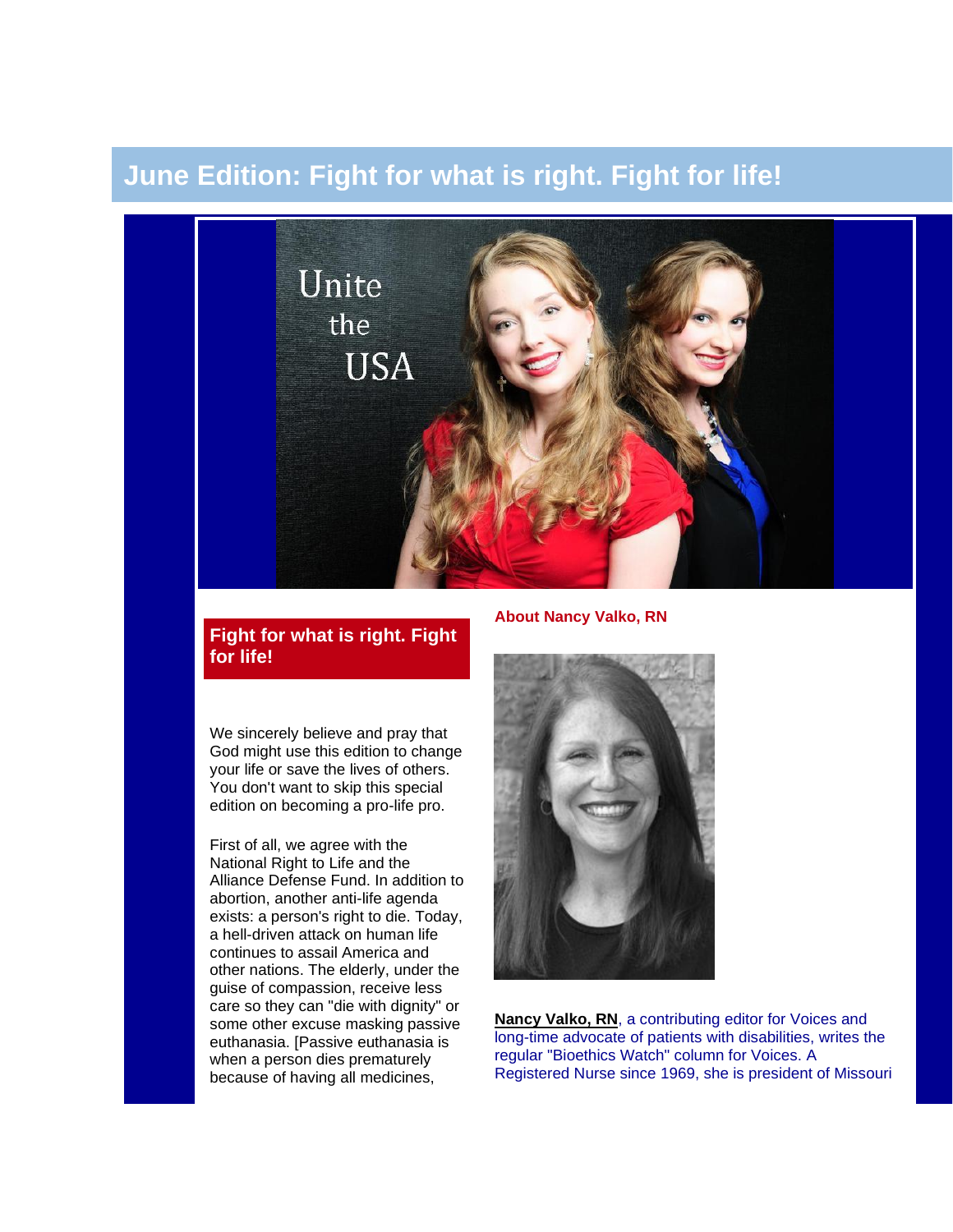food, and drink removed (for the sake of reasons such as saving money or urging "quality of life" instead of "pro-life" treatment).]

Too often, patients choose to stop fighting for life due to depression. These patients need additional help from loved ones and medical treatment. Such patients could actually live longer or even improve with compassionate care.

In the guise of compassion, helpless elderly and disabled patients are told: "It's better to die than live a poor quality life." But such pat answers disregard the sanctity of life. It pushes aside the idea of trying available treatment options and the possibility of improvement. While there are still many compassionate, caring members in the medical profession, too often our overall healthcare system has a disturbing environment.

In response, Unite the USA urges physicians to remember this part of the Hippocratic Oath, "Above all, I must not play at God. I will remember that I do not treat a fever chart, a cancerous growth, but a sick human being, whose illness may affect the person's family and economic stability."

It is difficult to address this issue so briefly which is why Unite the USA is honored to feature a riveting article by Nancy Valko, RN. She is a nurse of over 40 years and a spokeswoman for the [National](http://www.nursesforlife.org/)  [Association of Pro-life Nurses.](http://www.nursesforlife.org/)

Passive euthanasia and abortion share something in common: They sacrifice lives to the altar of convenience for others. But God loves the people who sinned. He offers forgiveness and freedom through Jesus! (Come to Jesus. He Nurses for Life. She is a spokesman for the National Association of Pro-life Nurses, a board member of Missouri Right to Life, and past co-chair of the Saint Louis Archdiocesan Pro-Life Committee.

# **ACTION CENTER**



# **Fight the "right to die" lie and take action now:**

1. The National Right to Life and the Alliance Defense Fund are committed to helping you and your family prepare an "advance directive" that will ensure your prolife healthcare wishes are observed, even under the most difficult circumstances. Defend yourself against anti-life methods that are currently practiced in the medical community. [Click here](https://www.alliancedefensefund.org/willtolive) to learn more about the **[Will to](https://www.alliancedefensefund.org/willtolive)  [Live](https://www.alliancedefensefund.org/willtolive)** Campaign.

2. [Click here to download your free Will to Live wallet](https://www.alliancedefensefund.org/content/pdf/WTL_card.pdf)  [card.](https://www.alliancedefensefund.org/content/pdf/WTL_card.pdf) Keep it in your wallet for easy access in case of an emergency.

3. Elect pubic officials who are pro-life. We need more men and women in office who believe that life should be protected - from the moment of conception to natural death.

4. Learn more about anti-euthanasia sources, disability rights, and pro-life helps at [Terri's Life & Hope](http://www.terrisfight.org/the-pvs-diagnosis/)  [Network.](http://www.terrisfight.org/the-pvs-diagnosis/) (It is Terri Schiavo's organization founded by her brother, Bobby Schindler.) [Click here](http://www.terrisfight.org/the-pvs-diagnosis/) for more information.

5. Sadly, too many doctors discredit the elderly, unborn, and disabled and they do not try as hard to save them. These individuals should be reminded that they took the **Hippocratic Oath** - which is strongly pro-life. **Here is a widely used modern version of the Hippocratic Oath:**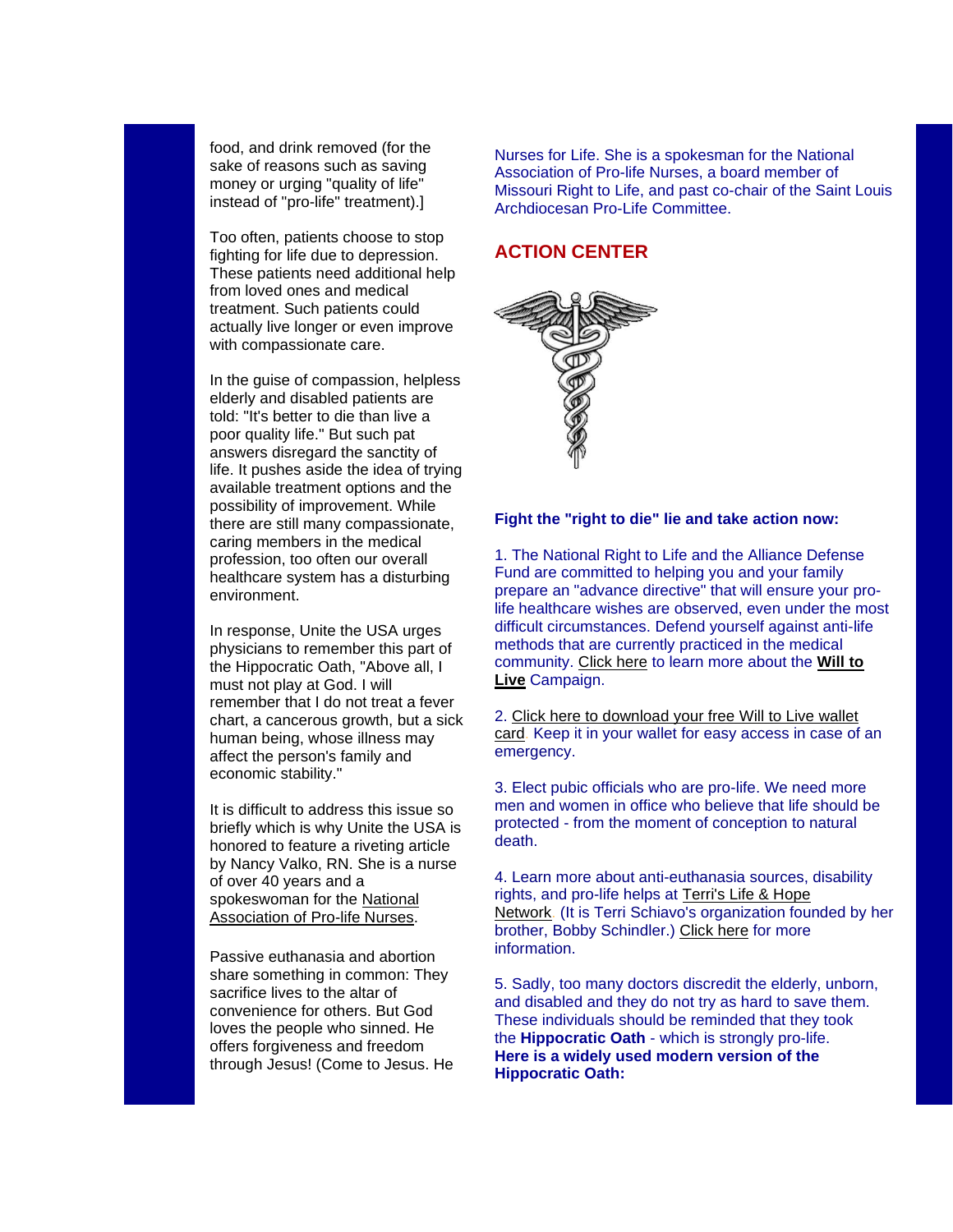is the only Way to Heaven. Learn more [here.](http://prayingpals.org/knowgod.html))

Will you please share this edition by forwarding it to your pastors, doctors, friends, and families? That's one way to get started in joining us in June to fight for life by bowing down and standing up for the defenseless! May we all apply Proverbs 31:8: "Speak up for those who cannot speak for themselves; ensure justice for those being crushed."

God bless, Carrie and Stacie Stoelting Founders of [Unite the USA](http://unitetheusa.org/index.html)

# **Then and Now: The Descent of Ethics**



#### By [Nancy Valko, RN](http://www.wf-f.org/bd-nvalko.html)

I feel blessed to have grown up and become a nurse in the era of TV programs like Marcus Welby, MD, Ben Casey, and Medical Center. I couldn't wait to be part of such a noble profession and I proudly recited the "Florence Nightingale Pledge," the nursing equivalent of the Hippocratic Oath, at my graduation from a Catholic nursing school in 1969.

Written in 1893 and named in honor of nurse/hero Florence Nightingale, the pledge reads:

"I swear to fulfill, to the best of my ability and judgment, this covenant:

I will respect the hard-won scientific gains of those physicians in whose steps I walk, and gladly share such knowledge as is mine with those who are to follow.

I will apply, for the benefit of the sick, all measures [that] are required, avoiding those twin traps of overtreatment and

therapeutic nihilism.

I will remember that there is art to medicine as well as science, and that warmth, sympathy, and understanding may outweigh the surgeon's knife or the chemist's drug.

I will not be ashamed to say "I know not", nor will I fail to call in my colleagues when the skills of another are needed for a patient's recovery.

I will respect the privacy of my patients, for their problems are not disclosed to me that the world may know. Most especially must I tread with care in matters of life and death. If it is given to me to save a life, all thanks. But it may also be within my power to take a life; this awesome responsibility must be faced with great humbleness and awareness of my own frailty. Above all, I must not play at God.

I will remember that I do not treat a fever chart, a cancerous growth, but a sick human being, whose illness may affect the person's family and economic stability. My responsibility includes these related problems, if I am to care adequately for the sick.

I will prevent disease whenever I can, for prevention is preferable to cure.

I will remember that I remain a member of society with special obligations to all my fellow human beings, those sound of mind and body as well as the infirm.

If I do not violate this oath, may I enjoy life and art, be respected while I live and remembered with affection thereafter. May I always act so as to preserve the finest traditions of my calling and may I long experience the joy of healing those who seek my help."

### **Featured Founding Father**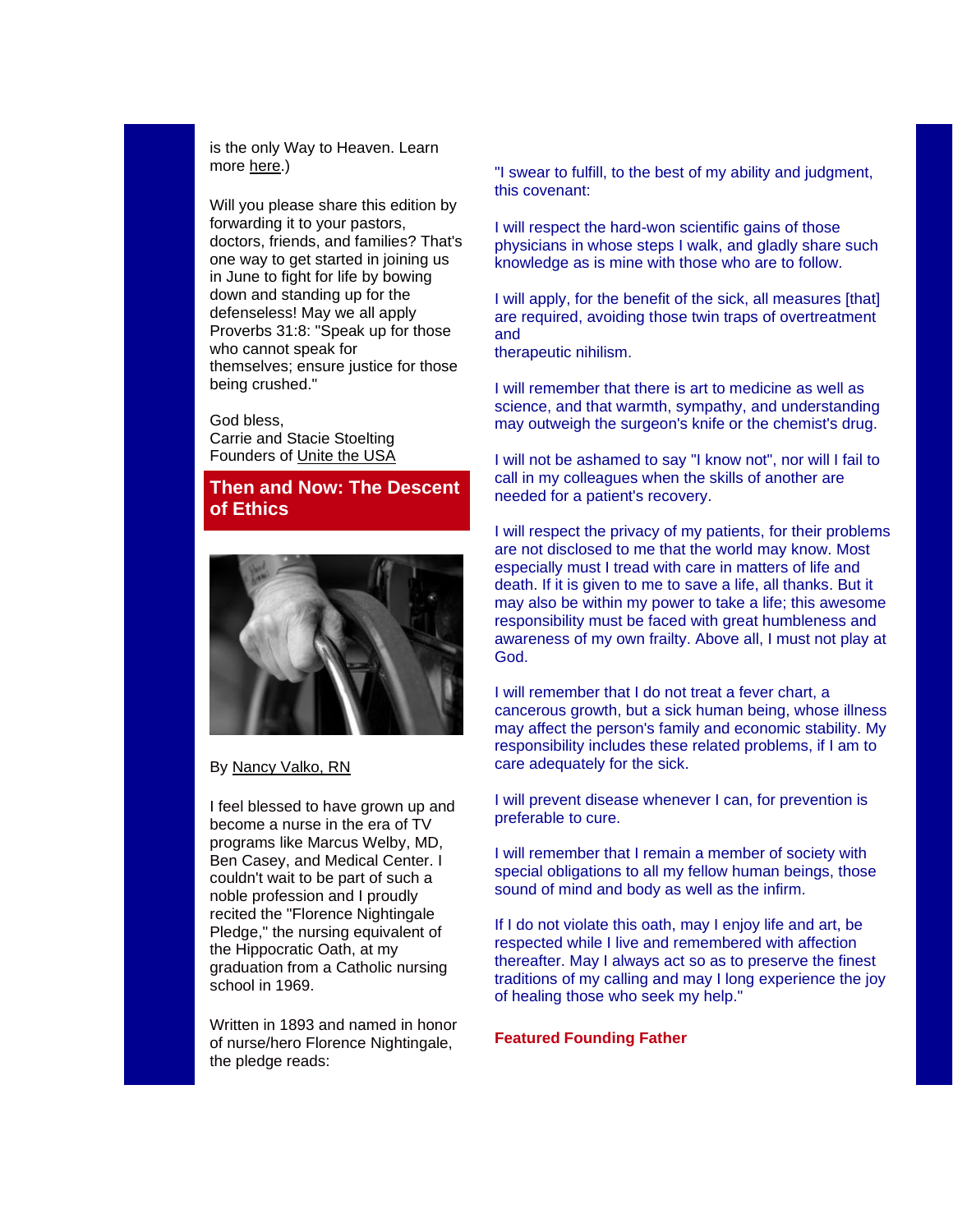I solemnly pledge myself before God and in the presence of this assembly, to pass my life in purity and to practice my profession faithfully. I will abstain from whatever is deleterious and mischievous, and will not take or knowingly administer any harmful drug. I will do all in my power to maintain and elevate the standard of my profession, and will hold in confidence all personal matters committed to my keeping and all family affairs coming to my knowledge in the practice of my calling. With loyalty will I endeavor to aid the physician in his work, and devote myself to the welfare of those committed to my care.

Forty-three years later, I still subscribe to those simple but powerful principles but the healthcare world around me has changed dramatically. On the plus side, I have witnessed the great advances in treating illnesses, pain, etc. However, on the minus side, I have witnessed an increasing rejection of traditional ethics that has turned the world I knew upside-down in so many ways. In 1969, I could never have imagined that the crime of abortion would be declared a constitutional right or that euthanasia in the guise of "physician assisted suicide" would become legal in any state. And could any of us ever have imagined a time when a US president would try to force even Catholic healthcare institutions into violating their conscience rights?

These changes did not happen overnight and neither were they the result of new scientific discoveries. The tragedy is that this all began with small, deliberate steps.

**Contraception and Abortion**



**Jacob Broom** (October 17, 1752 - April 25, 1810) was an [American](http://unitetheusa.org/id74.html) [businessman](http://unitetheusa.org/id74.html) and [politician](http://unitetheusa.org/id74.html) from [Wilmington,](http://unitetheusa.org/id74.html) in [New castle County,](http://unitetheusa.org/id74.html) [Delaware.](http://unitetheusa.org/id74.html) As a delegate to the [U.S. Constitutional Convention of 1787,](http://unitetheusa.org/id74.html) he was a signer of the [U.S. Constitution.](http://unitetheusa.org/id74.html) He was also appointed as a delegate to the [Annapolis Convention \(1786\)](http://unitetheusa.org/id74.html) but did not attend, and he served in the [Delaware General Assembly.](http://unitetheusa.org/id74.html) He was the father of Congressman [James M. Broom](http://unitetheusa.org/id74.html) and grandfather of Congressman [Jacob Broom.](http://unitetheusa.org/id74.html)



*In God We Still Trust* captures patriotism, faith, and freedom and enraptures audiences with soaring voices of passion. Stacie Ruth and Carrie Beth appear as new leaders of the post-9/11 generation. Their three octave ranges combined with their passion for Christ motivate audiences to move forward in faith! Proceeds go towards their outreach. [Click here](http://unitetheusa.org/id56.html) to order your copy!

### **Booking Info**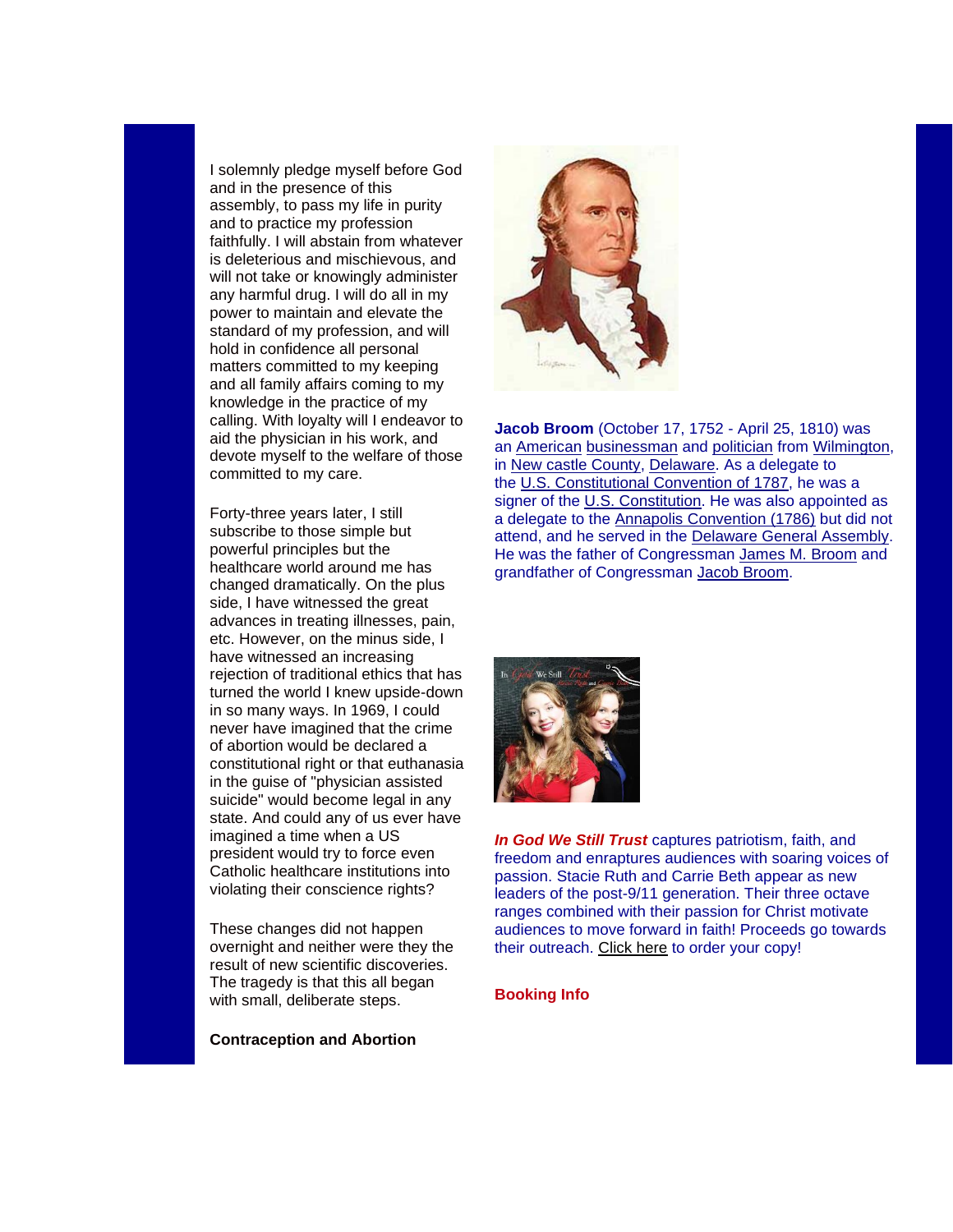

1965, the American College of Obstetricians and Gynecologists (ACOG) redefined conception from the union of sperm and egg to "the implantation of a fertilized ovum," allowing hormones - like those in the Pill - that can interfere with implantation to be classified as contraceptive rather than potentially abortifacient. Eventually, this opened the door not only to widespread acceptance of artificial contraception but also later developments such as abortifacient "morning after" pills, embryonic stem cell research, and in vitro fertilization (IVF).

Unsurprisingly, abortion itself was legalized a mere eight years after the ACOG redefinition of conception when the stage was already set for a pervasive contraceptive mentality making childbearing merely a "choice." Now, we not only have abortion celebrated as a right but also infertile couples who want to adopt having to compete with samesex couples for a smaller and smaller pool of available children to love and raise. Some desperate infertile couples resort to IVF, artificial insemination, or surrogate motherhood. Today, unborn babies themselves routinely have to pass "quality control" prenatal tests to escape abortion. And just recently, two parents won almost \$3 million in a "wrongful birth" lawsuit because they claimed that they would have aborted their daughter with Down Syndrome if the prenatal tests had been accurate.



Celebrate the true spirit of America with Carrie Beth and Stacie Ruth. Book Stacie and Carrie for concert or conference! E-mail [info@unitetheusa.org](mailto:info@unitetheusa.org) for more information.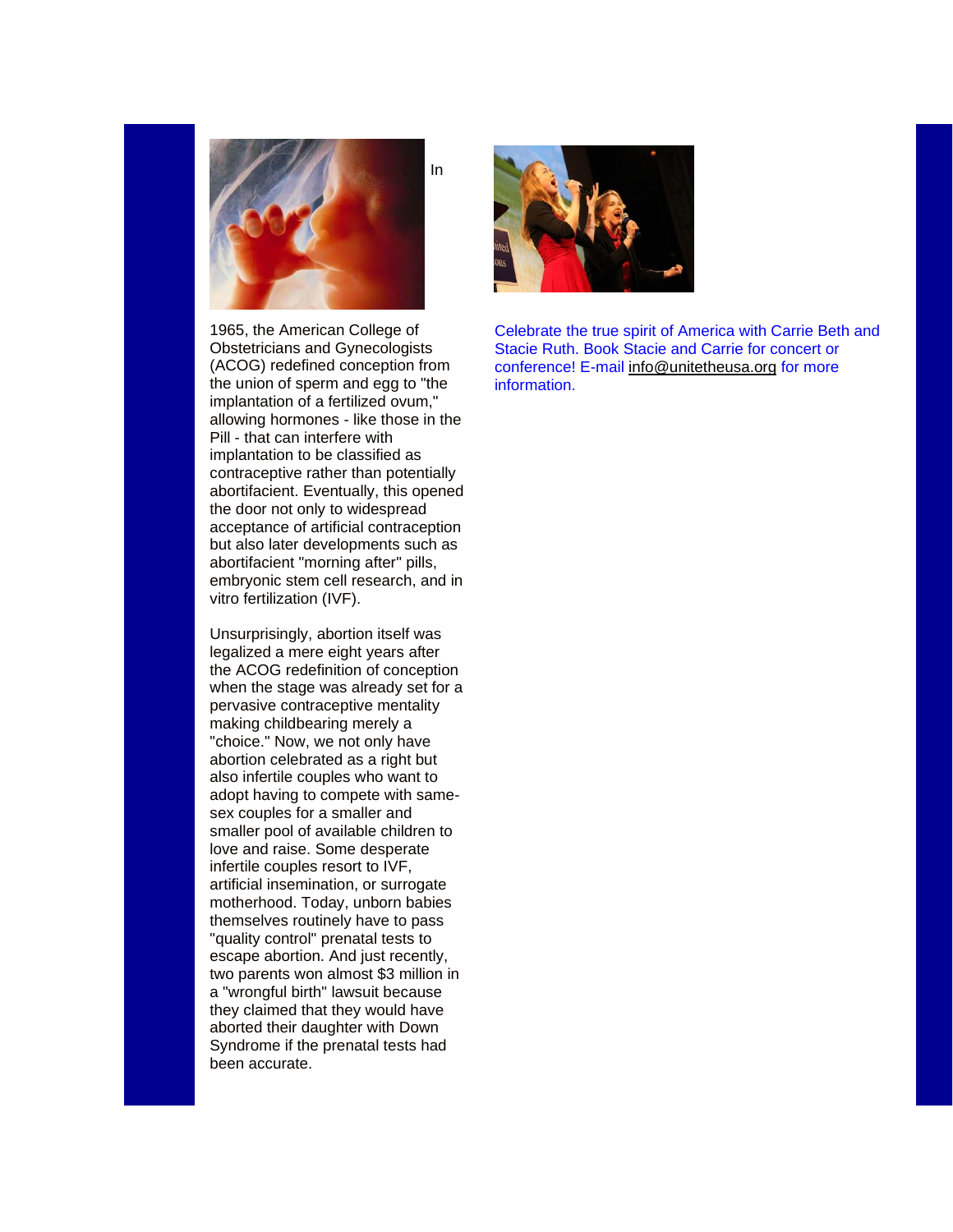Moreover, according to two ethicists writing in a recent article in the Journal of Medical Ethics, even a newborn without disabilities does not necessarily have any right to live. Ethicists Alberto Giubilini and Francesca Minerva baldly state that "what we call 'after-birth abortion' (killing a newborn) should be permissible in all the cases where abortion is, including cases where the newborn is not disabled." This, they argue, should be permissible because, like a fetus, the newborn is only a "potential person."

### **Organ Donation**

In 1968, an ad hoc committee at Harvard Medical School issued a report defining a type of irreversible coma as a new criterion for death, stating that "[t]he burden is great on patients who suffer permanent loss of intellect, on their families, on the hospitals, and on those in need of hospital beds already occupied by these comatose patients" and the "[o]bsolete criteria for the definition of death can lead to controversy in obtaining organs for transplantation."

Since then, all 50 states have adopted laws adding brain death to the definition of death but each hospital can determine its own, often widely varying, criteria for what counts as brain death.

When brain death did not provide enough organ donations to transplant, some ethicists and doctors devised a new way of obtaining organs. Now, we have non-heart-beating organ donation (aka donation after cardiac death) for people who do not meet the brain death definition and doctors like Robert Truog, who argues that the traditional "dead donor rule" before organ transplantation should be eliminated in favor of taking organs from living patients on life support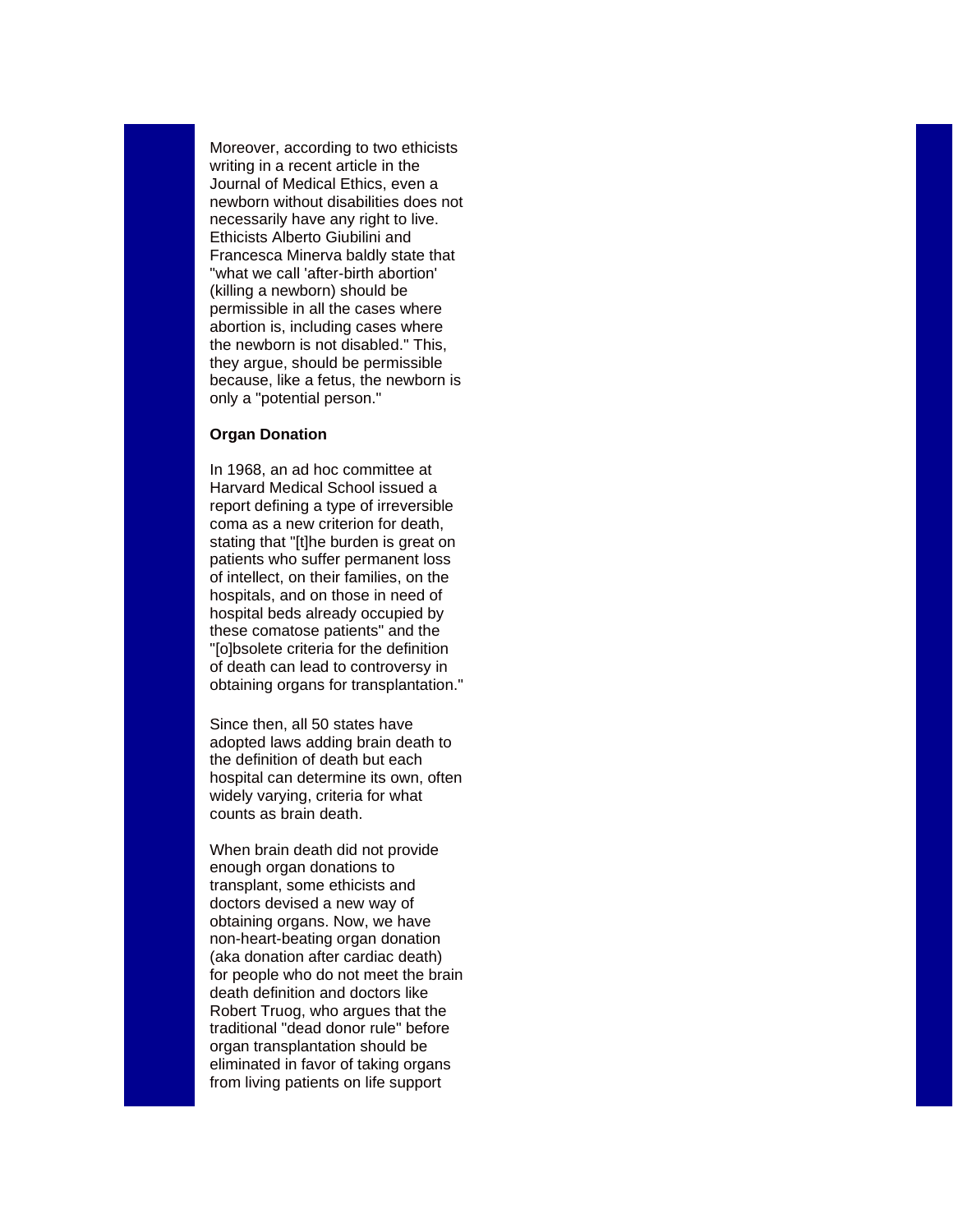with "valid consent for both withdrawing treatment and organ donation."

In a final step, doctors in Belgium have already combined euthanasia with organ donation. Could this happen here? Just last year, the New York Times published an article from a death row inmate in Oregon arguing for the right to donate his organs after his own capital punishment by lethal injection, and started an organization promoting this for other prisoners.

# **The "Right To Die" and Euthanasia**

The 1970s brought the invention of "living wills" and the Euthanasia Society of America changed its name to the Society for the Right to Die. The so-called "right to die"



movement received a real boost when the parents of Karen Quinlan, a 21-year-old woman considered "vegetative" after a probable drug overdose, "won" the right to remove her

ventilator with the support of many prominent Catholic theologians. Karen continued to live 10 more years with a feeding tube, much to the surprise and dismay of some ethicists. Shortly after the Quinlan case, California passed the first "living will" law.

Originally, "living wills" only covered refusal of life-sustaining treatment for imminently dying people. There was some suspicion about this allegedly innocuous document and,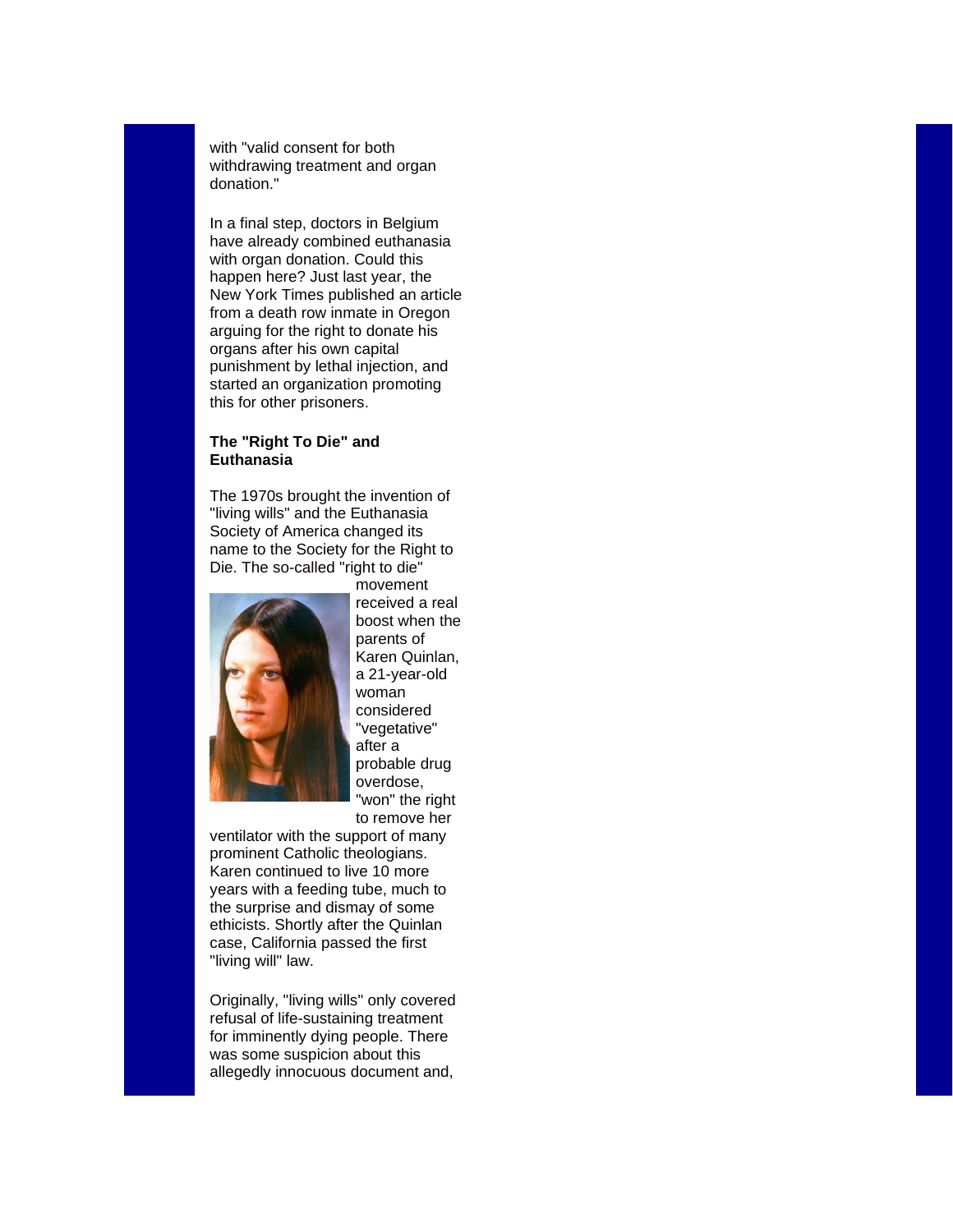here in Missouri, "living will" legislation only passed when "right to die" advocates agreed to a provision exempting food and water from the kinds of treatment to be refused.

But, it wasn't long before the parents of Missouri's Nancy Cruzan, who was also said to be in a "vegetative" state, "won" the right to withdraw her feeding tube despite her not being terminally ill or even having a "living will." The case was appealed to the US Supreme Court, which upheld Missouri law requiring "clear and convincing evidence" that Nancy Cruzan would want her feeding tube removed, but, in the end, a local judge allowed the feeding tube to be removed. Shortly after Nancy's slow death from dehydration, Senators John Danforth and Patrick Moynihan proposed the Patient Self-Determination Act (never voted upon but became law under budget reconciliation), which required all institutions to offer all patients information on "living wills" and other advance directives. Since then, such directives evolved to include not only the so-called "vegetative" state and feeding tubes but virtually any other condition a person specifies as worse than death and any medical care considered life-sustaining when that person is deemed unable to communicate.

But has this choice become an illusion? The last several years have also seen the rise of so-called futility policies and even futility laws in Texas that can override patient or family decisions to continue treatment on the basis that doctors and/or ethicists know best.

In the early 1990s, Jack Kevorkian went public with his first assisted suicide and the "right to die" debate took yet another direction. By the end of the decade, Oregon became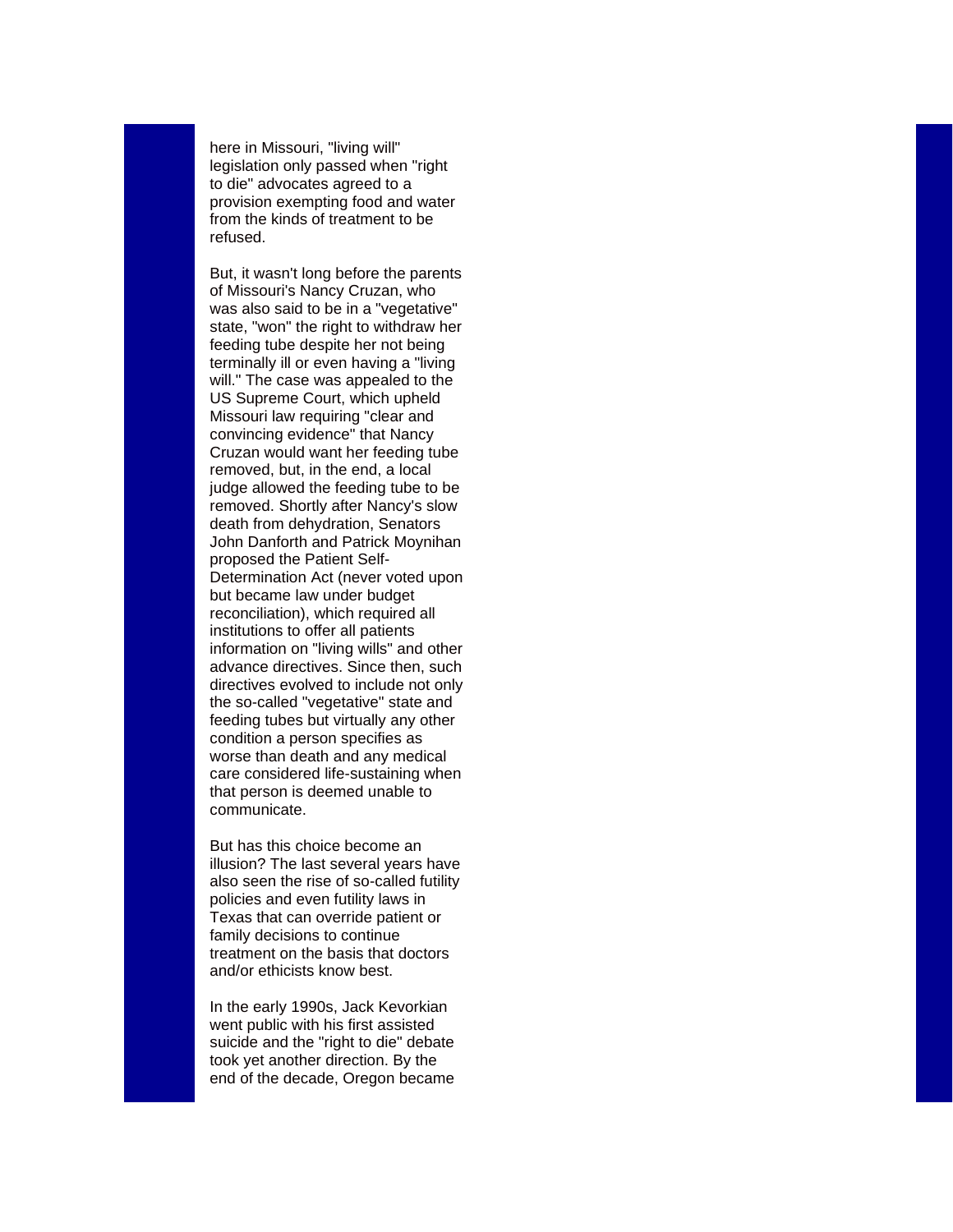the first state to allow physicianassisted suicide. At first, the law was portrayed as necessary for terminally ill people with allegedly unrelievable pain. Within a short time, though, it was reported that "according to their physicians, the patients requested assistance with suicide because of concern about loss of autonomy and control of bodily functions, not because of concern about inadequate control of pain or financial loss."

In 2008, Washington became the next state to legalize assisted suicide and in 2009, Montana's state Supreme Court declared that it was not against public policy for a doctor to assist the suicide of a competent terminally ill person. Relentless efforts to legalize assisted suicide in other states have failed so far, but many euthanasia proponents support terminal sedation as a stopgap alternative to assisted suicide for the present.Ominously, just last year assisted suicide activist and terminal sedation advocate Dr. Timothy Quill was named presidentelect of the American Academy of Hospice and Palliative Medicine (AAHPM).

In just the last few months, popular health expert Dr. Mehmet Oz voiced his support for physician-assisted suicide on his TV show and Dr. Phil McGraw hosted a segment on his widely seen TV show featuring a Canadian woman who wanted her adult disabled children to die by lethal injection. Ironically, the mother, along with former Kevorkian lawyer Geoffrey Feiger, argued that removing their feeding tubes was an "inhumane" way to end the lives of the adult children. Tragically, when the studio audience was polled, 90% were in favor of lethal injections for the disabled adults.

**The Challenge Ahead**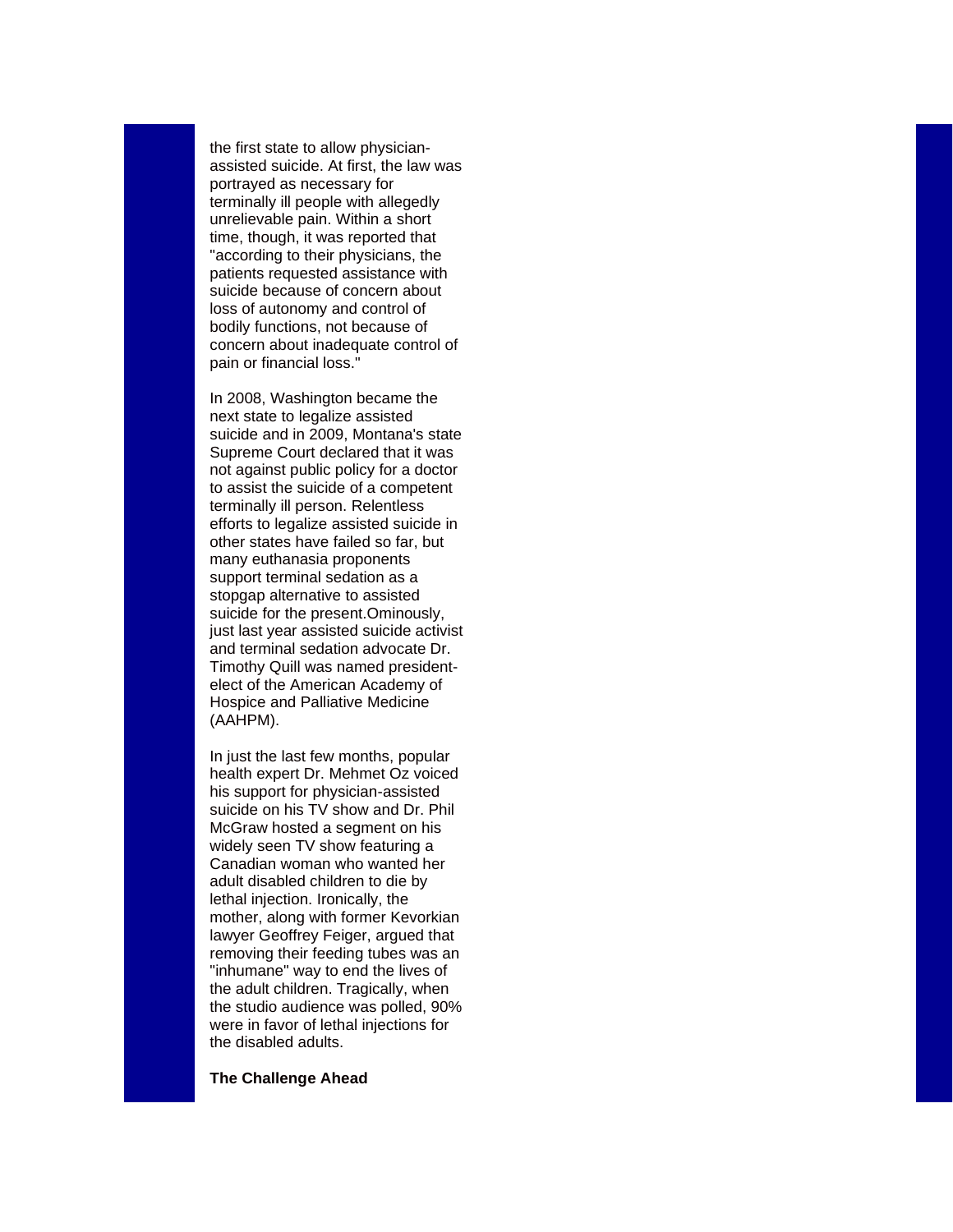After 43 years, I don't miss the starched nursing uniforms and glass IV bottles of my youth but I certainly do miss the idealism and ethical unity that I shared with my colleagues during that time.

Back then, Catholic nursing education like mine added a level of ministry to our efforts but, Catholic or not, we all shared the common goal of providing the very best health care for every patient regardless of age, socioeconomic status, or condition.

But now, in capitulation to the new ideal of "choice," we doctors and nurses find ourselves ostracized from our professional organizations for being "politically incorrect" when we oppose abortion and stand up for discrimination-free medical care for the disabled. We are warned not be "judgmental" when a terminally ill person asks to die. At the same time, we see our conscience rights being legally dismantled with excuses such as "Doctors, nurses and pharmacists choose professions that put patients' rights first. If they foresee that priority becoming problematic for them, they should choose another profession."

This did not happen overnight but rather by small and ever deepening steps. The result has not been a more compassionate and just society but rather a culture with a false sense of power and entitlement. We have been seduced into believing not only that we deserve control over having or not having children but also the degree of perfection of those chosen children. We think we deserve a life in which the seriously ill or disabled don't financially or emotionally burden us. We think we deserve to decide when our own lives are not